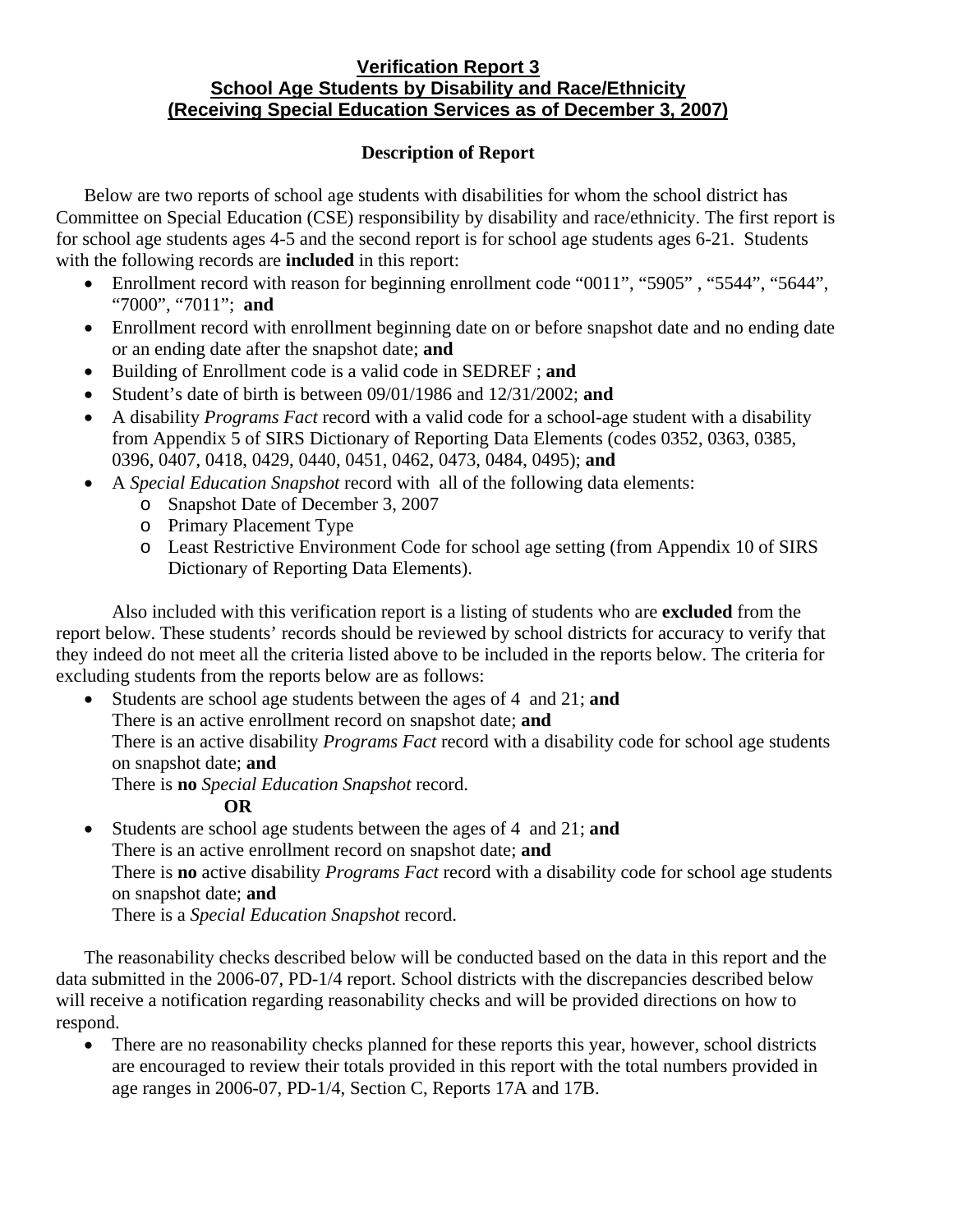# **Verification Report 3 School Age Students by Disability and Race/Ethnicity (Receiving Special Education Services as of December 3, 2007) Ages 4-5**

**Directions:** Please review the data below to verify that students' disability and race/ethnicity are displayed accurately for all school age students with disabilities (aged 4-5) for whom your district has CSE responsibility and who were receiving special education services on the snapshot date. The links below the numbers in each cell provide a list of students that meet the criteria to be included in the report. Also, please review your school district's report of students excluded from this report. **If corrections are needed to this report, please resubmit your district files with the necessary corrections to the Regional Information Center (or the data warehouse for large cities) during the verification time period.**

|                       |                                                  | A                                         | B                                  | $\mathbf C$                                    | D                     | E                                       | F                                             | G            |
|-----------------------|--------------------------------------------------|-------------------------------------------|------------------------------------|------------------------------------------------|-----------------------|-----------------------------------------|-----------------------------------------------|--------------|
|                       |                                                  |                                           |                                    |                                                |                       |                                         |                                               |              |
| Line<br><b>Number</b> | <b>Disability</b><br>(As of Snapshot Date        | American<br>Indian or<br>Alaska<br>Native | Asian<br>or<br>Pacific<br>Islander | <b>Black</b><br>(Not of<br>Hispanic<br>Origin) | Hispanic<br>or Latino | White<br>(Not of<br>Hispanic<br>Origin) | Multi-Racial<br>(Not of<br>Hispanic<br>Origin | <b>Total</b> |
| 01                    | Autism                                           |                                           |                                    |                                                |                       |                                         |                                               |              |
| 02                    | <b>Emotional Disturbance</b>                     |                                           |                                    |                                                |                       |                                         |                                               |              |
| 03                    | Learning Disability                              |                                           |                                    |                                                |                       |                                         |                                               |              |
| 04                    | <b>Mental Retardation</b>                        |                                           |                                    |                                                |                       |                                         |                                               |              |
| 05                    | <b>Deafness</b>                                  |                                           |                                    |                                                |                       |                                         |                                               |              |
| 06                    | <b>Hearing Impairment</b>                        |                                           |                                    |                                                |                       |                                         |                                               |              |
| 07                    | Speech or Language<br>Impairment                 |                                           |                                    |                                                |                       |                                         |                                               |              |
| 08                    | <b>Visual Impairment</b><br>(includes Blindness) |                                           |                                    |                                                |                       |                                         |                                               |              |
| 09                    | Orthopedic Impairment                            |                                           |                                    |                                                |                       |                                         |                                               |              |
| 10                    | Other Health Impairment                          |                                           |                                    |                                                |                       |                                         |                                               |              |
| 11                    | <b>Multiple Disabilities</b>                     |                                           |                                    |                                                |                       |                                         |                                               |              |
| 12                    | Deaf-Blindness                                   |                                           |                                    |                                                |                       |                                         |                                               |              |
| $\overline{13}$       | <b>Traumatic Brain Injury</b>                    |                                           |                                    |                                                |                       |                                         |                                               |              |
| 14                    | Total (Lines 1-13)                               |                                           |                                    |                                                |                       |                                         |                                               |              |